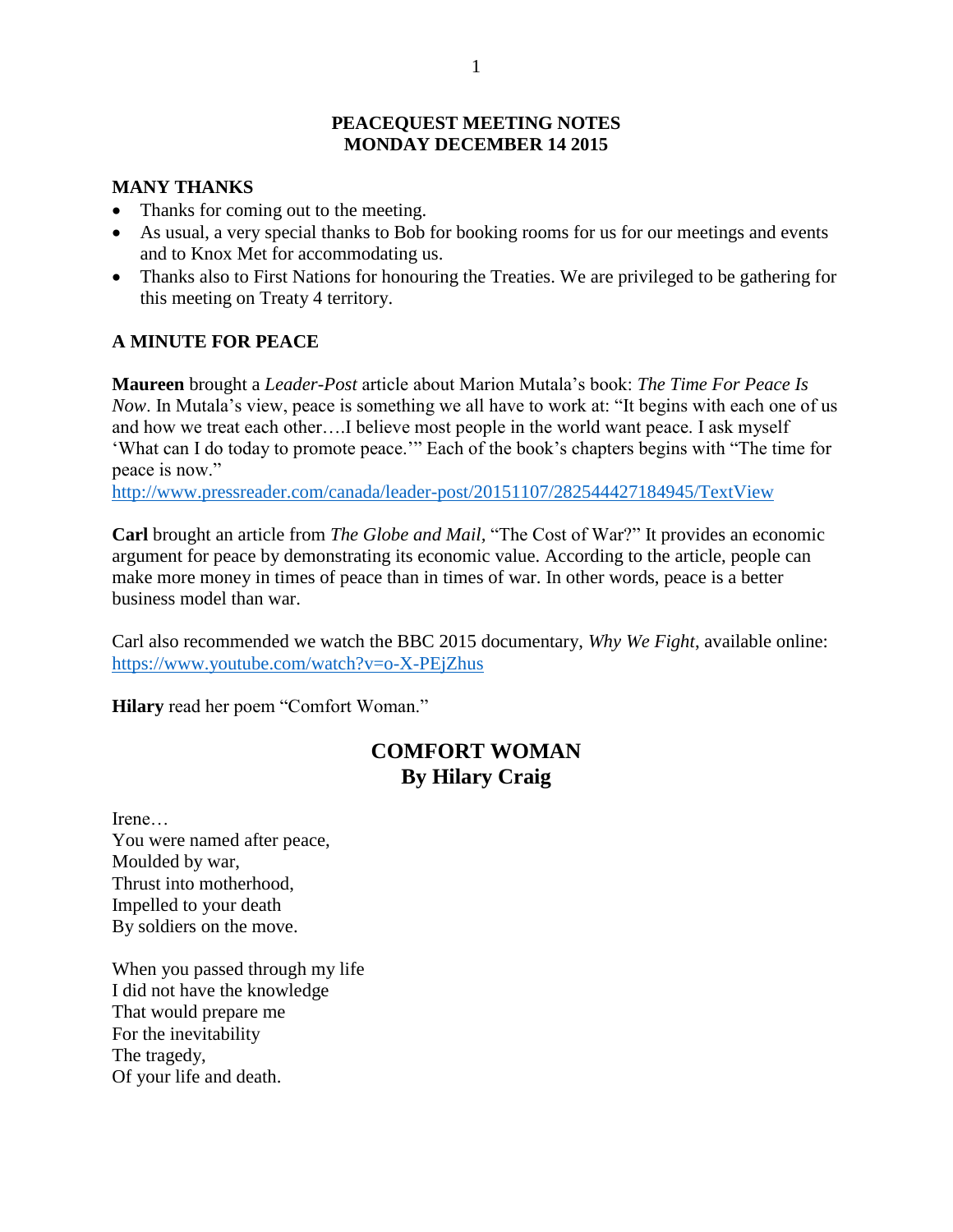The first onslaught was the Scouts. No doubt they impressed you With their reputation and importance, Leaving their calling card with you: A child.

Next came the Security Forces, Abel's – or Cain's? -- men, Marauding "keepers of the peace". You comforted them, too. They, also, left their mark On your body, in your body, On your soul.

From time to time the "boys" Swooped down from the hills, Under cover of darkness, Demanding their share of the solace To which they were entitled. They, too, left you holding a baby.

And then the war ended. Or, so they said! Elections, and a new government, With different faces.

But for you, Irene, The war never ended.

They no longer came at night With AKs and boots. Instead, they came In the light of day, Wearing suits and riding In discrete Mercedes.

They looked like men of peace. But they were men of war As surely as the others were.

For you, Irene, And for the millions like you, The war continues.

There is no compensation For the universal comfort women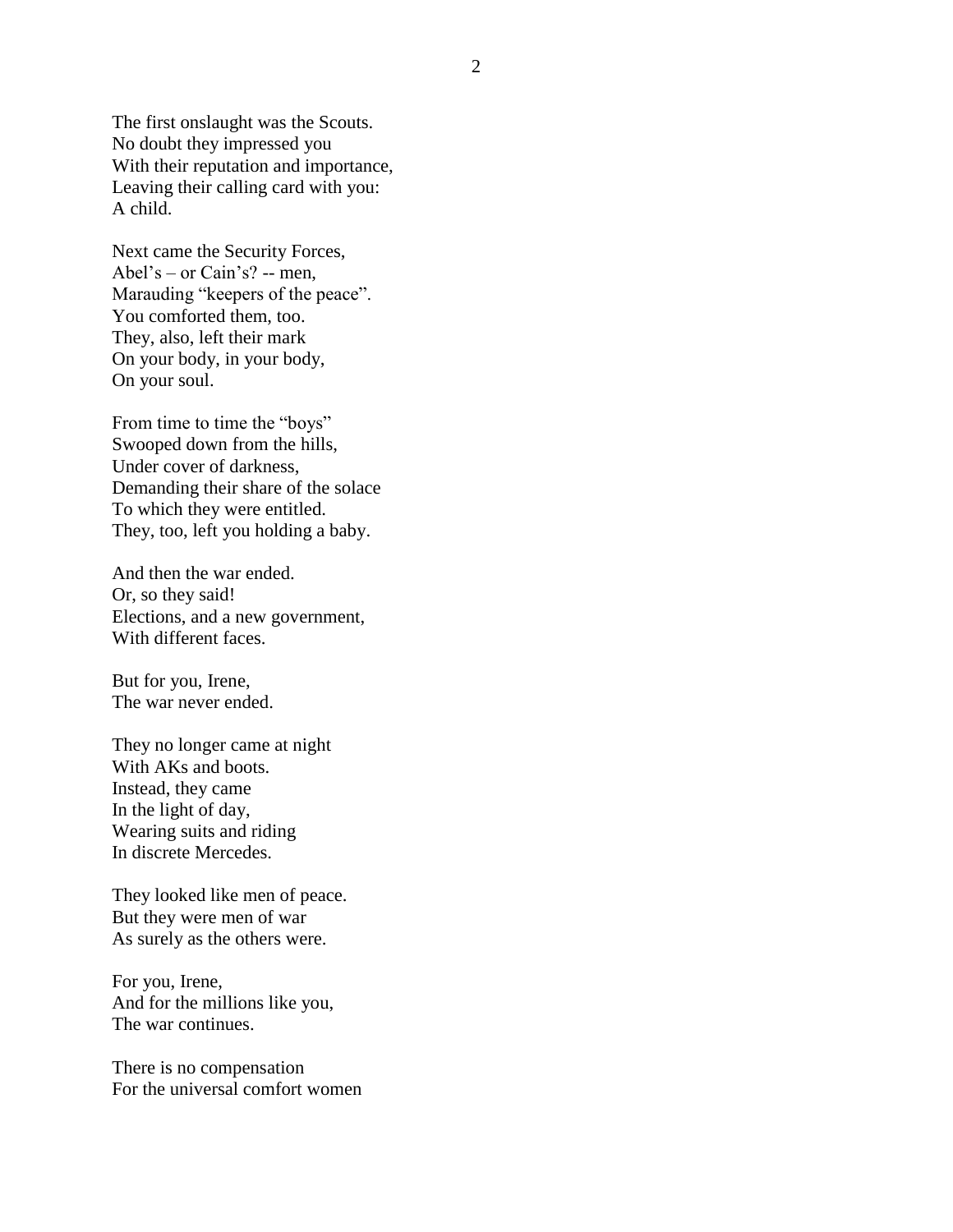Who, like you, have been sacrificed To the gods of War, Empire and Independence.

## *NOTES*

*There is a story behind this poem. It comes from the time when I lived in Zimbabwe in the years immediately after Independence, from 1981 to 1984. Although the civil war was officially over, the consequences of it were far reaching…*

*The name "Irene" means "peace. And it really WAS the name of the woman in whose memory this poem is written. Irene, who worked for me, had three daughters, each with a different father from a different military group.*

*I never had official news of Irene's death, but given the HIV/AIDS epidemic at that time, I doubt that she would have survived.*

*For people who don't know Zimbabwe's history…. The Scouts were the "Selous Scouts, an elite black troop, loyal to the Smith regime. Abel's men were forces of the interim Prime Minister (1979) Bishop Abel Muzorewa. The "boys" were the guerrillas of ZANLA and ZIPRA who fought against Smith's government.*

*The term "comfort woman" comes from a term used to describe the Korean women who were forced to provide sexual services to the Japanese armed forces during World War II.*

**Florence** brought a statement by Arundhati Roy that she had found on the PeaceQuest Regina facebook page:



## **REPORTS**

**1. Thank you card for Knox-Met**

Our thank you card has been delivered to Bob Kitchen. The message read: "Thank you for supporting our work for peace and justice." Thanks to Evelyn for providing the card and getting us to sign it.

**2. PeaceQuest Regina Peace Greeting Cards**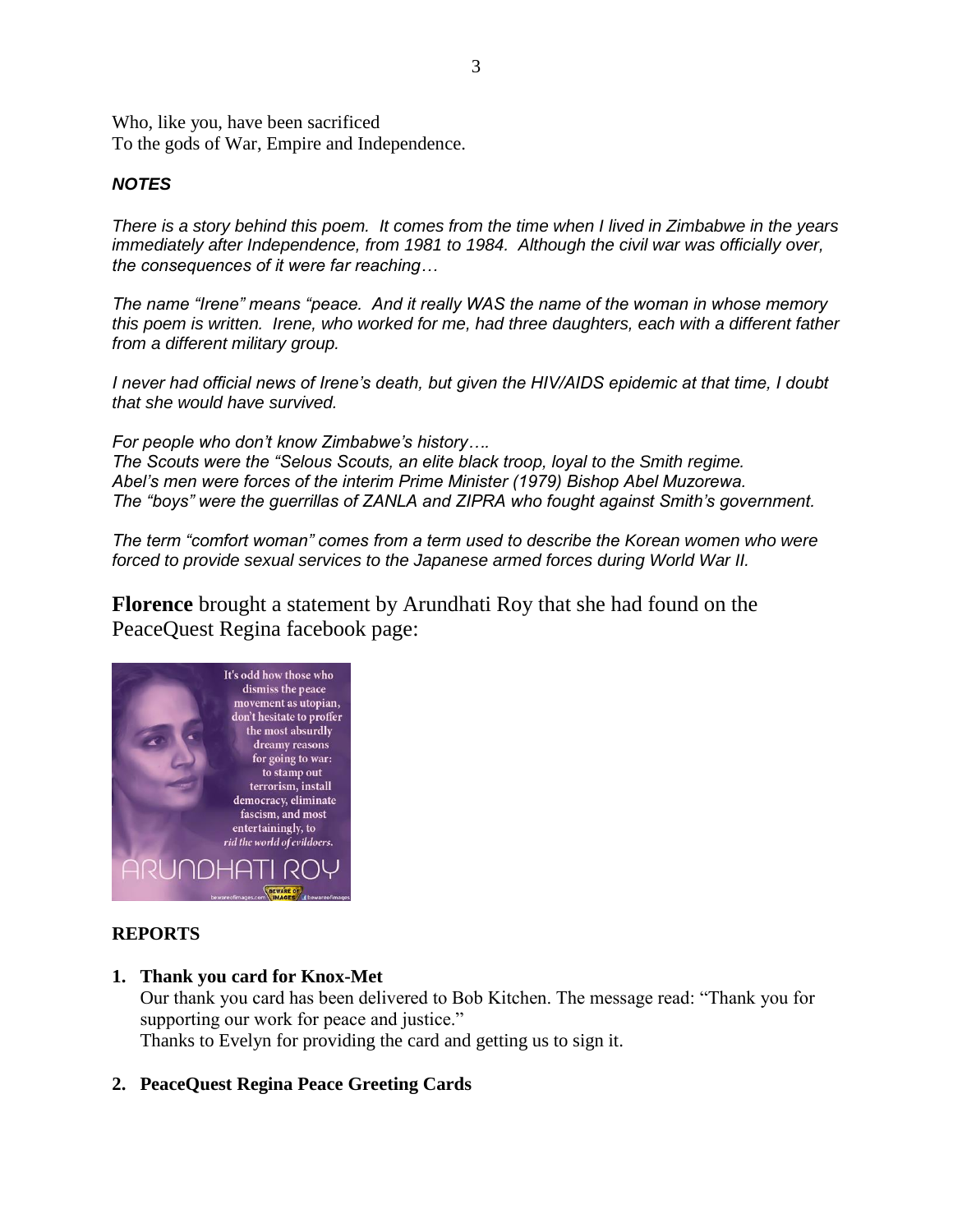The cards feature a photo taken in front of City Hall, with the peace flag flying and the Peace Fountain in the background. The I LOVE REGINA sign has been altered to read I LOVE PEACE. (Thanks Emilie!) See attachment.

We had 100 copies of the card printed up, at a cost of \$97.36, including envelopes. We decided to sell the cards to ourselves for a dollar a card.

The cards sold like hotcakes at the meeting and there are only 30 left. Please let Florence know if you would like some.

# **3. Restoration of Funding for Katimavik**

Ed reported the following:

- There is a good chance that Katimavik will be reinstituted as it was originally a Liberal Party project; PM Trudeau promised, during the election campaign to put money into youth training; and he devoted a page to Katimavik in his 2014 memoir *Common Ground* (see attachment).
- There is an online petition calling for the restoration of funding. It now has over 10,000 signatures. To sign this petition, go to: [https://www.change.org/p/justin-trudeau](https://www.change.org/p/justin-trudeau-m%C3%A9lanie-joly-reinstate-katimavik-in-canada-by-sept-2016?source_location=petition_footer&algorithm=recommended_share&grid_position=2)[m%C3%A9lanie-joly-reinstate-katimavik-in-canada-by-sept-](https://www.change.org/p/justin-trudeau-m%C3%A9lanie-joly-reinstate-katimavik-in-canada-by-sept-2016?source_location=petition_footer&algorithm=recommended_share&grid_position=2)[2016?source\\_location=petition\\_footer&algorithm=recommended\\_share&grid\\_position=2](https://www.change.org/p/justin-trudeau-m%C3%A9lanie-joly-reinstate-katimavik-in-canada-by-sept-2016?source_location=petition_footer&algorithm=recommended_share&grid_position=2)
- At our *Write For Peace! Peace Is Right!* social, we wrote letters to PM Trudeau, asking for Katimavik funding to be restored. Please write a letter, if you haven't done so already. You might present Katimavik as an alternative to military training.
- Ed will write organizations and individuals asking for their support in the campaign to get funding restored to Katimavik.

# **4. PeaceQuest Regina Facebook Page**

Emilie established and takes care of our facebook page. Please visit it if you haven't done so recently. There is lots of fabulous material posted there: <https://www.facebook.com/PeaceQuestRegina>

One particularly delightful post is "Give Peas A Chance." It's an image of three little green peas smiling away, one with a peace symbol around its neck.

# Give pease a chance



It reminded some of us Cam Fraser's conversation with the children during the service when the Peace Garden was dedicated. He played around with the words PEACE and PEAS and then asked the children: "How can we make peace grow?"

If you have any material for our PeaceQuest Regina facebook page, please send it to Emilie: [2394909@gmail.com](mailto:2394909@gmail.com)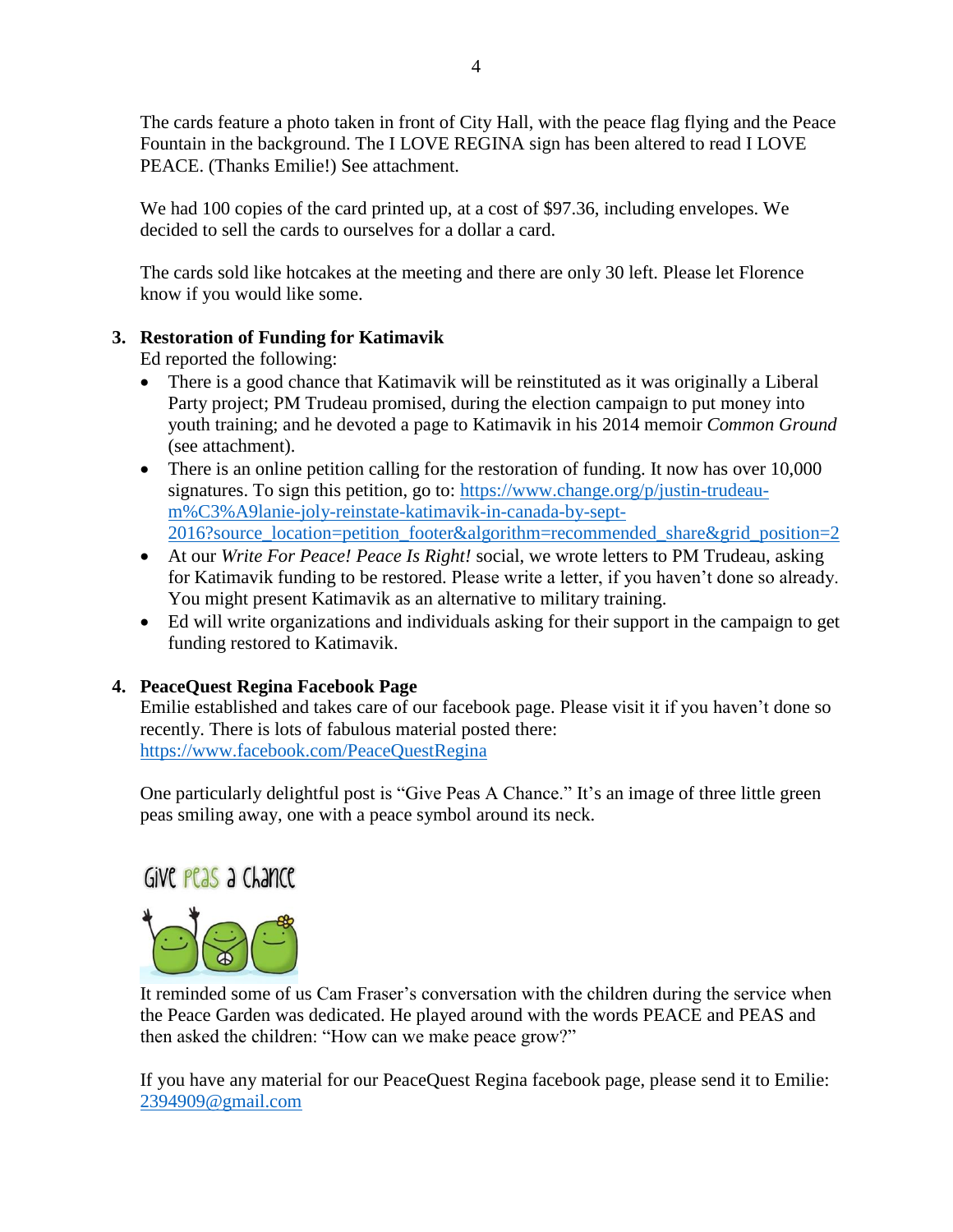## **5. Mayors for Peace—Letter to Mayor Fougere**

Discussion postponed to the next meeting.

# **6. Marking the 100th Anniversary of the Battle of the Somme—July 1 – November 18, 1916**

Bill reported that he is making plans for a panel discussion on the Battle of the Somme in June, and will be approaching people after the first of the year, when their spring schedules are better known.

We might also call for the Peace Fountain to be dedicated.

## **7. Military Training Program in Regina High Schools**

Florence reported that, on November 19, she had talked to Darren Boldt, Deputy Director of Student Achievement at Regina Public, asking him about enrollment in the military training program for 2016:

20 students have registered out of a possible 40.

That figure includes students from both the Public and Catholic school systems. There are probably more students registered from the Catholic system. More may still register.

When asked what will happen if enrollment stays at 20, which is only half the desired number--might it be cancelled because of low enrollment, as other programs have been—he said didn't know.

Actions to take in light of this update:

- Making the military training program in Regina high schools an election issue. The NDP has an email address where they collect ideas folks really care about: ideas @saskndp.ca Let's flood this address with our idea that military training in Regina high schools is a very bad idea. (Last fall, the NDP voted with the Sask Party for the program.)
- Proposing a Peace Program for inclusion in the high school curriculum. Carl volunteered to head this up. Please send him any peace syllabuses you know about: [carlcherland@hotmail.com](mailto:carlcherland@hotmail.com)

## **8. Peace Symbol Contest**

## **a) Goal or purpose of the contest**

Its goal is identical to that of PeaceQuest Regina: to promote a culture of peace. It is also to encourage people to make peace signs in their yards or on sidewalks, or in the snow, and thus promote a culture of peace themselves. Constant reminders of the possibility of peace, will make war less likely.

## **b) Photo collection/contest entries**

We have a growing collection of photos, taken around the city, of peace-related items. We might consider the items photographed entries into our contest.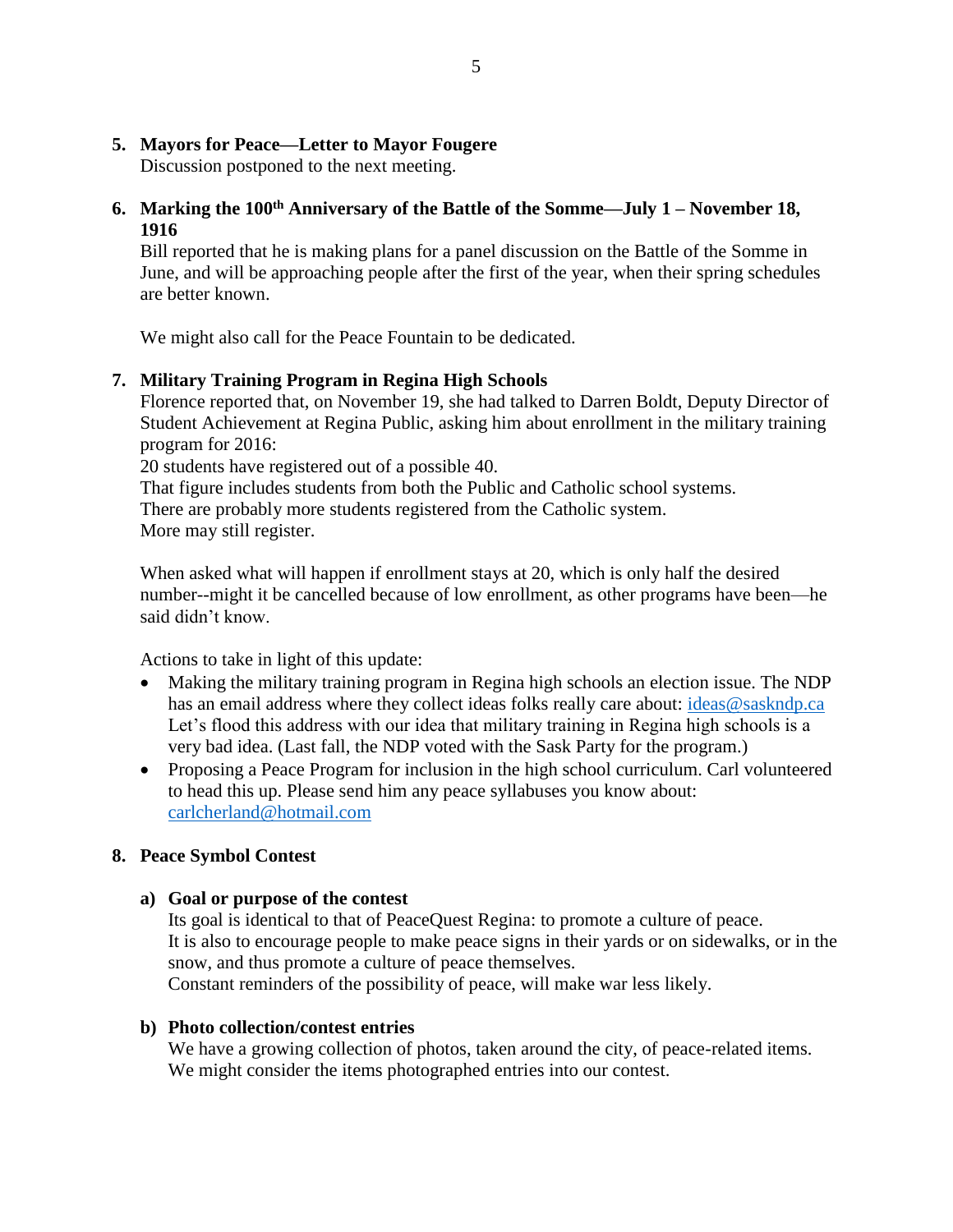Three photos have been added since our last meeting:

Two were taken at the Mackenzie Art Gallery. They are from a December 2015 exhibition called *Making Art To Make A Difference* which is made up of paintings created by students at Kitchener Community School. They make quite a powerful antiwar statement.

The third is a photo of a peace sign Florence made in chalk along the west creek bank between Retallack Street and Angus Boulevard.

Emilie will help Florence get all the photos into a file that can be circulated to the group.

We will also try to find locations, both physical and virtual, to display all the photos.

## **c) Name of contest**

Here are a few possibilities: Peace Symbol Contest Peace Contest Creating Peace: A Contest The Peace Challenge Peace Making: A Contest

Please add to the list or state your preference.

#### **d) Promotion of contest**

Launch with the peace sign in the snow action on New Year's day (see "New Initiatives")

## **e) Possible Prizes**

A metal peace sign on a stake, like the one in the Knox-Met lily garden.

## **f) Take Action**

- We will all keep our eyes open for peace signs in our city and take photos of them when we come across them.
- Some of us may ourselves make stone, chalk, or snow peace signs in various locations in our city.

## **9. Write For Peace! Peace Is Right!**

It was a very successful event:

- 17 people gathered at the Artful Dodger to write letters.
- Gord Barnes of Amnesty Regina attended and provided helpful hints on letter writing.
- There were 6 subjects on which letters could be written: Prime Minister for Peace, Abolish Nuclear Weapons, Katimavik, Rededicate the Peace Tower, Establish a Department of Peace, Refugees Welcome.
- 22 letters for peace written.
- We had a lot of fun.
- Carol, the owner of the Artful Dodger, said she was going to name one her drinks "The Peace Latté." Kelly is following up on this.